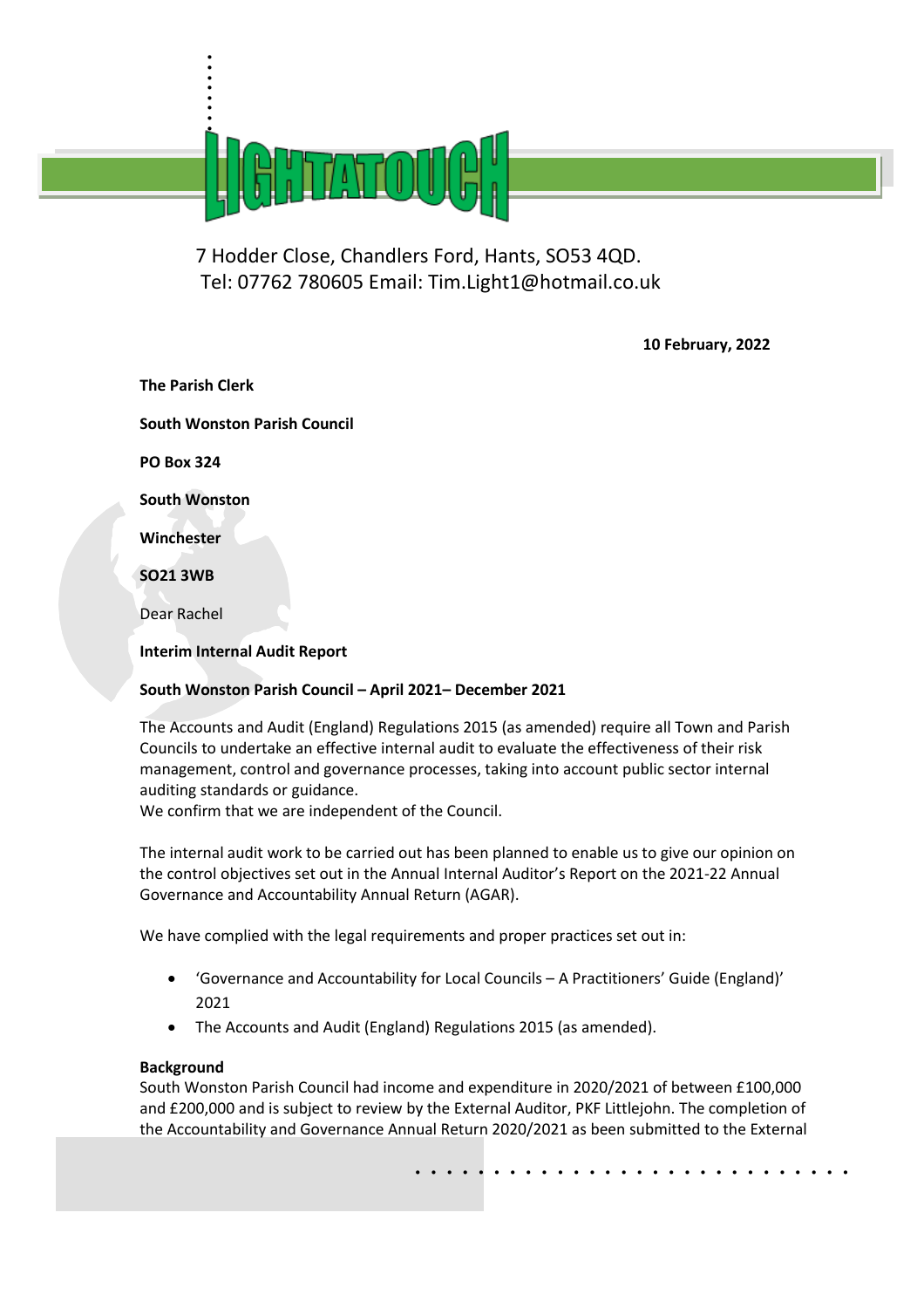Auditor. The conclusion of audit notice for 2020/2021 was received on the 21 September 2021. The External Auditor indicated that that was one "Other Matter" which states.

*We note that the smaller authority did not comply with Regulation 15 of the Accounts and Audit Regulations 2015 as it failed to make proper provision during the year 2021/22 for the exercise of public rights, since the approval date was the same date as the start of the period for the exercise of public rights. As a result, the smaller authority must answer 'No' to Assertion 4 of the Annual Governance Statement for 2021/22 and ensure that it makes proper provision for the exercise of public rights during 2022/23.*

The Clerk wrote to the External Auditors to challenge their statement and received the following response:

*I have looked at the file and I can see that the problem is that when you sent in all your documents for review with the AGAR, you sent in the blank Notice of public rights form rather than the one you had completed to be published on the website. The blank form is pre-populated with our suggested dates which started on 14th June. Obviously, these dates were not appropriate for you as that is the date your AGAR was approved. However, the team member who carried out the review assumed that as you had submitted this form that those were the dates the Council had chosen. When I look at it now it is clear it is the blank form as the date of the notice and the name of the Council have not been filled in on the form. I apologise for this error.*

*As the dates you selected and published as detailed in your email below are valid, there is no need for the Council to tick "No" in respect of Assertion 4 on next year's AGAR and I have made a note on our file to that effect. Unfortunately, once we have issued our opinion and certified closure, we are unable to reissue our report, however I can provide a note from us explaining the situation which you can publish on the website together with our report and I have attached that to this email.*

**(Audit Note: Considering the response from the External Auditor there in no further action required).**

The Council is not a sole managing trustee.

It is good practice for the Council to comply with the Local Government Transparency Code 2015.

The Council's accounting records are maintained on RBS Omega Software

The interim internal audit was agreed with the Clerk and records were collected on Tuesday 25 January 2022. The Clerk also provided back-up information from RBS Omega software for the period April 2021 to December 2021 to support the current governance and financial management position of the Council.

Further confirmation has been obtained of good practice and compliance with the Transparency Code Regulations 2015 from the Council's website.

The requirements of the Local Audit and Accountability Act 2014 and the Accounts and Audit Regulation 2015 require the Responsible Financial Officer to publish on the Councils website:

the Accounting Statements, Section 2 of either Part 3 of the Annual Governance & Accountability Return (AGAR))

a declaration, signed by that officer to the effect that the status of the Accounting Statements is unaudited and that the Accounting Statements as published may be subject to change.

the Annual Governance Statement, Section 1 of Part 3 of the AGAR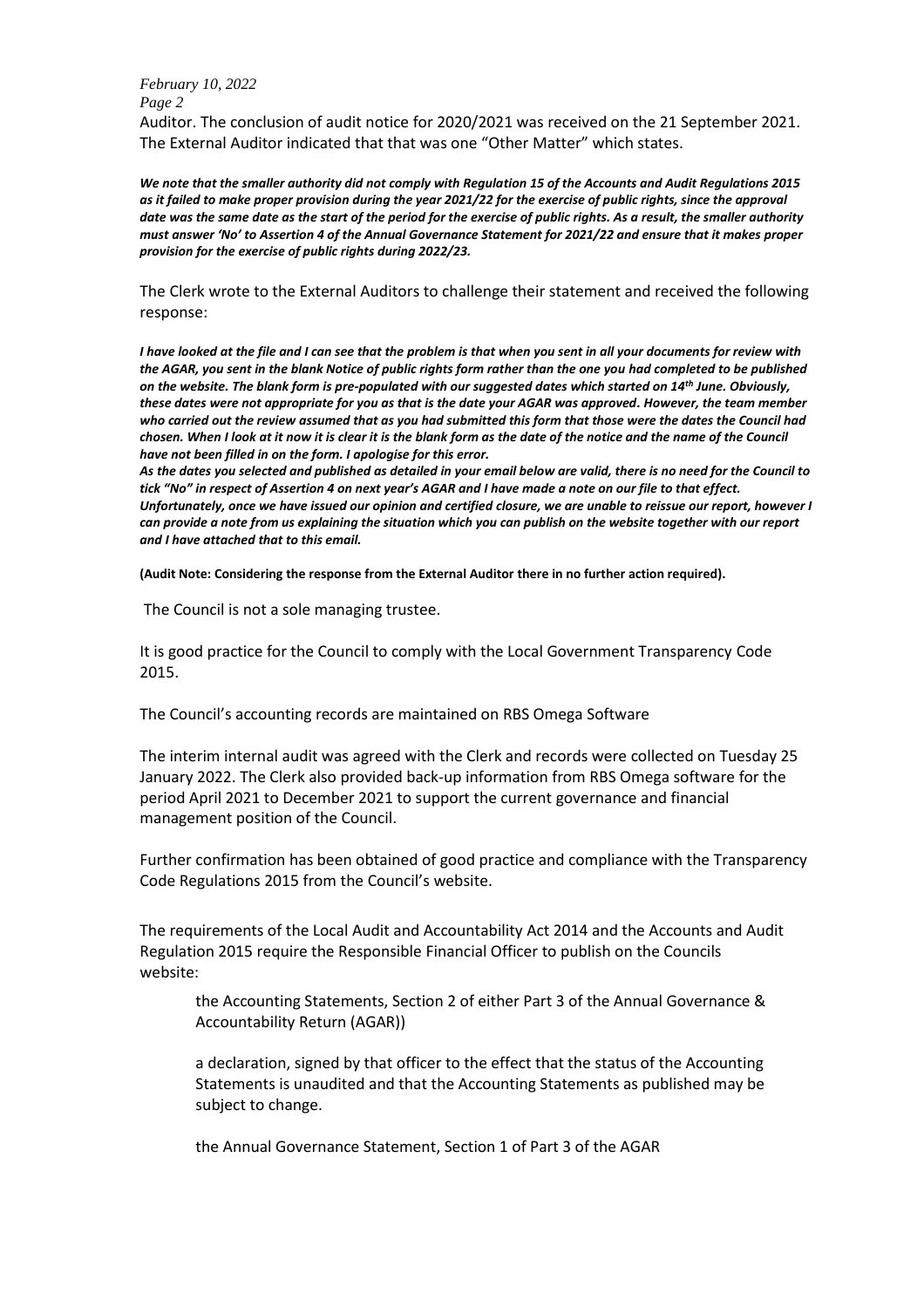*(Audit Note: It has been noted that the Council had failed to ensure that these publications were uploaded to the website correctly since the completion of the documentation in June 2021 although this has recently been rectified).*

The Reserves position of the Council was discussed in detail with the Chairman of the Council and the Clerk. It is noted that decisions and approvals taken by the full Council are recorded in the Minutes of the Council.

It was agreed with the Parish Clerk that enhancements are currently being made to the Council website and details of transactional information will be displayed to provide transparency of financial management information. This work is currently ongoing. It is further noted that current projects displayed as part of the additional documents listing on the website records General Reserves that cover 6-to-9-month of regular Council expenditure. We have further noted that since the introduction of the Reserves Policy in 2018 these are reviewed each financial year to ensure that they remain fit for purpose. These will be rechecked again in 2022/2023.

# **Internal audit checks**

We have undertaken a series of audit tests on the Council's financial records, vouchers, documents, Minutes, policies, procedures, and insurance documentation to ascertain the efficiency and effectiveness of the Parish Council's internal control framework. This internal audit report is based on the audit testing carried out at this review.

During this review we checked a sample of records and tested the following:

- Minutes of Council and Committee Meetings
- Policies and Procedures
- Bank and cash
- Investments
- Budgetary Management
- Income and expenditure
- VAT claims
- Covid 19 arrangements
- Financial Risk Assessment
- Transparency of the Council website

## **Findings**

Details of good practice noted, our recommendations and other matters to be brought to the Council's attention are set out below.

## **Good practice**

- The Council continues to maintain its books and records on RBS Omega Software.
- Staff remain aware of the requirements of GDPR
- The Council is registered with the ICO.
- Details of total payments authorised at meetings are recorded in the Minutes.
- All expenditure items could be traced and are recorded correctly in the financial ledger.
- Sales invoices have been raised for 2021/22.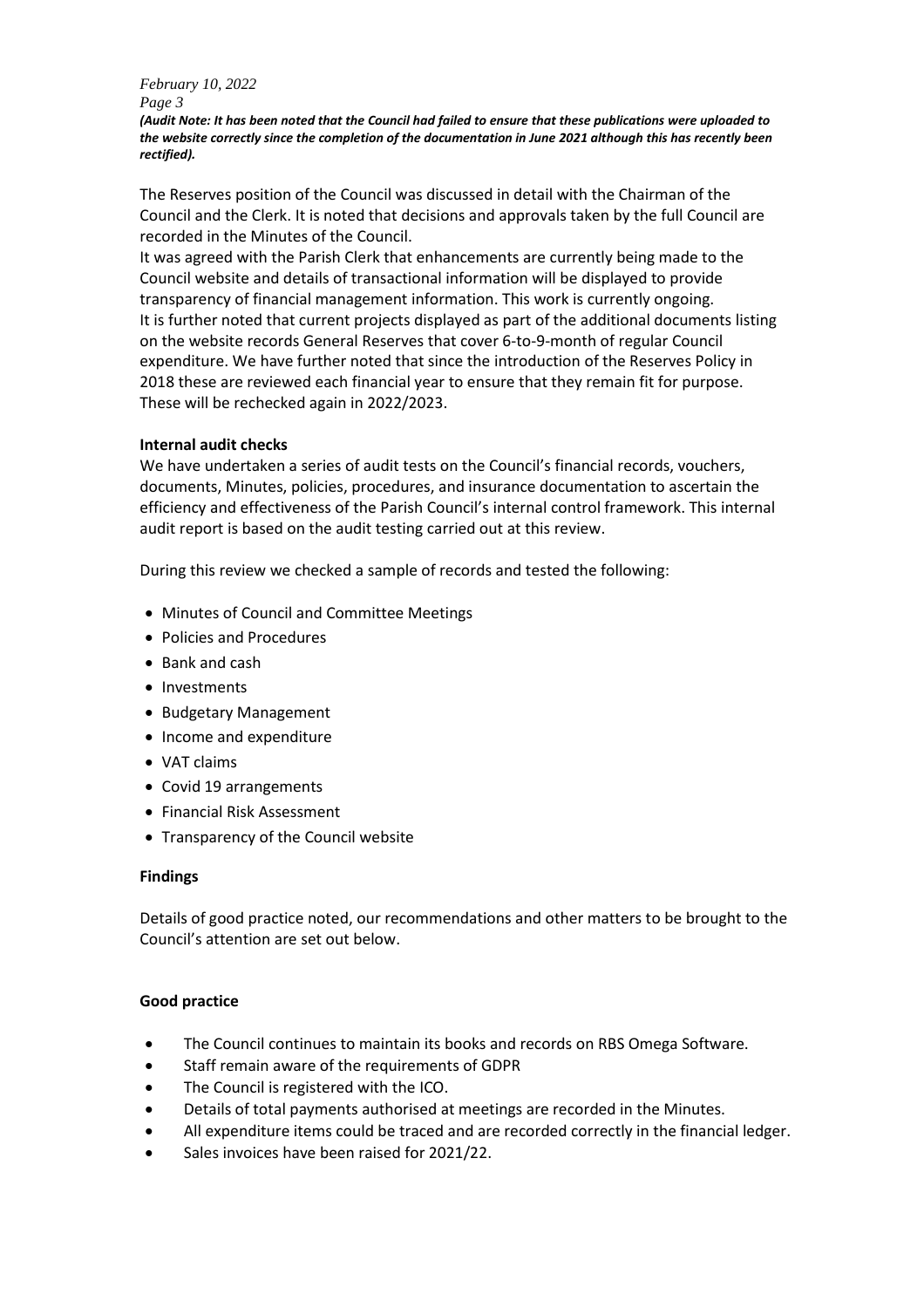- The Insurance cover is appropriate for the size of the Council
- The Council take an active scrutiny role.
- The budgeting process is detailed and monitored.

## **Recommendations**

### **RBS Software**

• The RBS Omega software should be updated regularly to ensure that the financial management and transactional information is kept up to date.

### **Bank Reconciliations**

- We continue to recommend that in line with proper practices that bank reconciliations should be printed off from the RBS Omega software, signed and dated by the Clerk each month.
- The Chairman of the Council should sign and date the bank reconciliations monthly to confirm that bank reconciliations have been carried out accurately as part of Councillor scrutiny role. This practice should be introduced with immediate effect.

### **VAT Reimbursement Claims**

• In line with best practice VAT claims should be submitted to HMRC for reimbursement on a quarterly basis.

### **Sales Invoices**

• Sales Invoices should be clearly marked to show the receipt of income to clear the outstanding fees. These should be marked with the date and amount of the sums received to clear the debt.

### **Transparency Code 2015**

• The Parish Clerk is reminded of the best practice requirements of the Transparency Code 2015 to ensure the Council can remain compliant with the requirements on the Council website:

Smaller authorities should publish:

- a. all items of expenditure above £500
- b. end of year accounts
- c. annual governance statement
- d. internal audit report
- e. list of councillor or member responsibilities
- f. the details of public land and building assets
- g. Minutes, agendas and meeting papers of formal meetings

## **Other matters to be brought to the Council's attention**

- As indicated, it should be noted that the External Auditor has highlighted in 2020/2021 that any authority which receives income in respect of an insurance claim against expenditure during the year should not account for it as a receipt but should be netting it off against the relevant expense. Whilst the Practitioners' Guide is silent on the matter, the External Auditor's view is that the true cost to the authority should be shown on a net basis. Accounting on a gross basis inflates the gross income and gross expenditure of the authority and can push the authority into a higher fee band than it would otherwise be in. The Joint Practitioners Audit Group (JPAG) and the External Auditor are continuing to discuss this issue to agree a definitive proper practice which will be included in the updated version of the Practitioners Guide 2022.
- The Council have provided evidence of the posting date for the Exercise of Public Rights in 2021 and will be able to tick "Yes" to Assertion 4 on Section 1 (Governance Statement) of the AGAR 2021/2022 to comply with the requirements of the Accounts